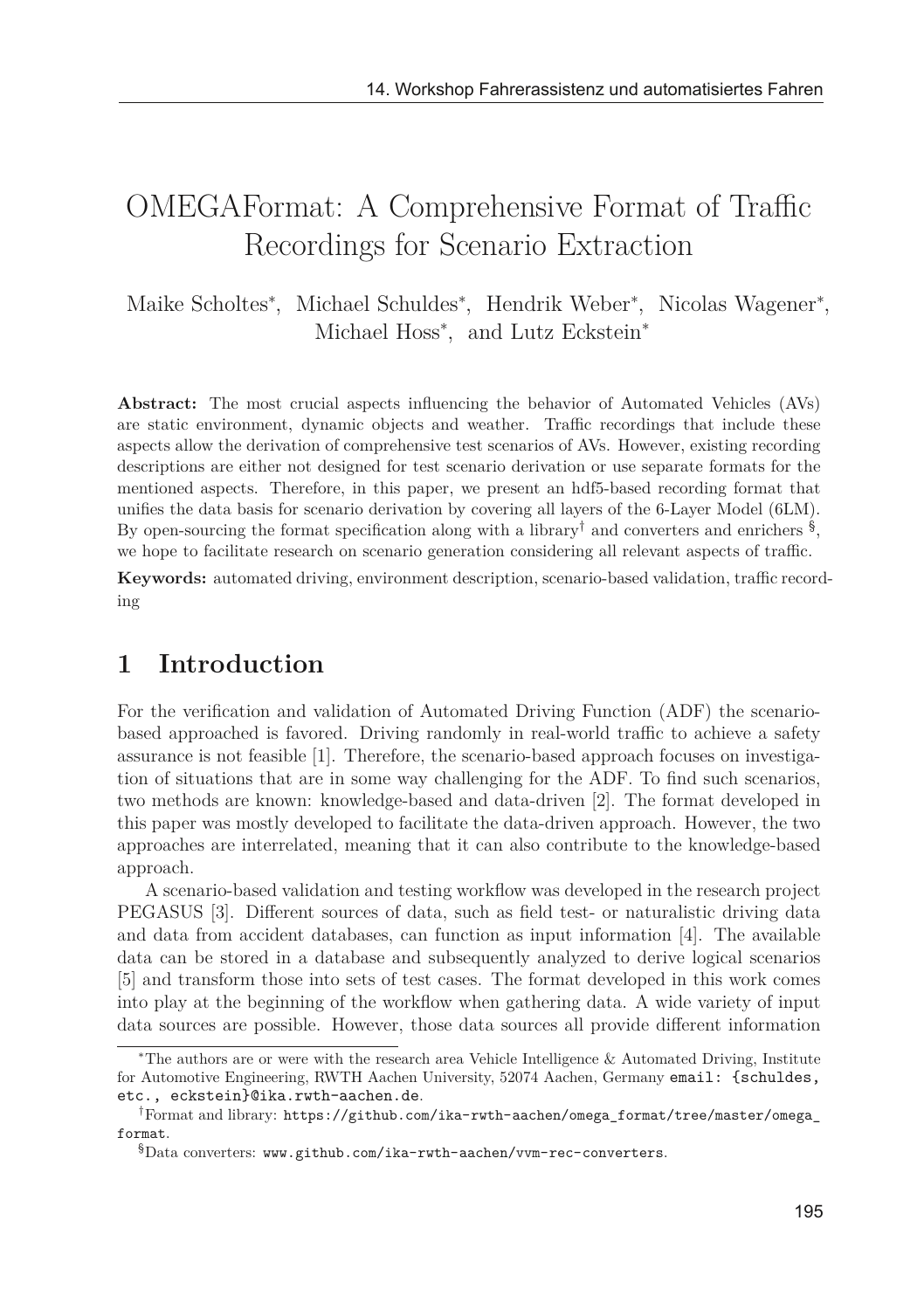

Figure 1: The OMEGA format harmonizes the data representation of traffic recordings such that approaches for scenario extraction can rely on this defined input format.

in different formats. In order to establish a uniform data processing chain, a harmonized data format is needed [4].

Currently the existing formats and data as well as the processing algorithms and concepts mostly consider information on road users [6] [7]. To the best of the knowledge of the authors, there is no format available that covers all six layers of the 6LM for environment description [8]. The model is commonly used to provide a structured description and categorization of the complex and open real-world design domain. The format developed in this work is not only important in terms of harmonization, but also due to it covering all six layers of the 6LM. This is essential since relevant scenarios that need to be considered in the validation process can also be triggered through properties of the road network [9] or weather data.

The latter is also of utmost interest when assessing perception data gathered by an ADF [10]. The traffic data recorded can not only be used as an input source for the scenario-based approach focusing on planning and acting of an ADF, but also as reference data that can be compared to recorded perception/sensor data.

Our contributions in this paper are:

- We propose an open data format including tooling that systematically covers all six environment description layers [8]. –> Section 3.2, 3.3, 3.4 and 3.5
- We provide research on the entities relevant for description and data analysis. At the same time, the goal is that those factors stay retrievable. Furthermore, common classifications of factors are provided. This is also of use for knowledge-based scenario approaches that focus on ontology creation [11].  $\Rightarrow$  Section 3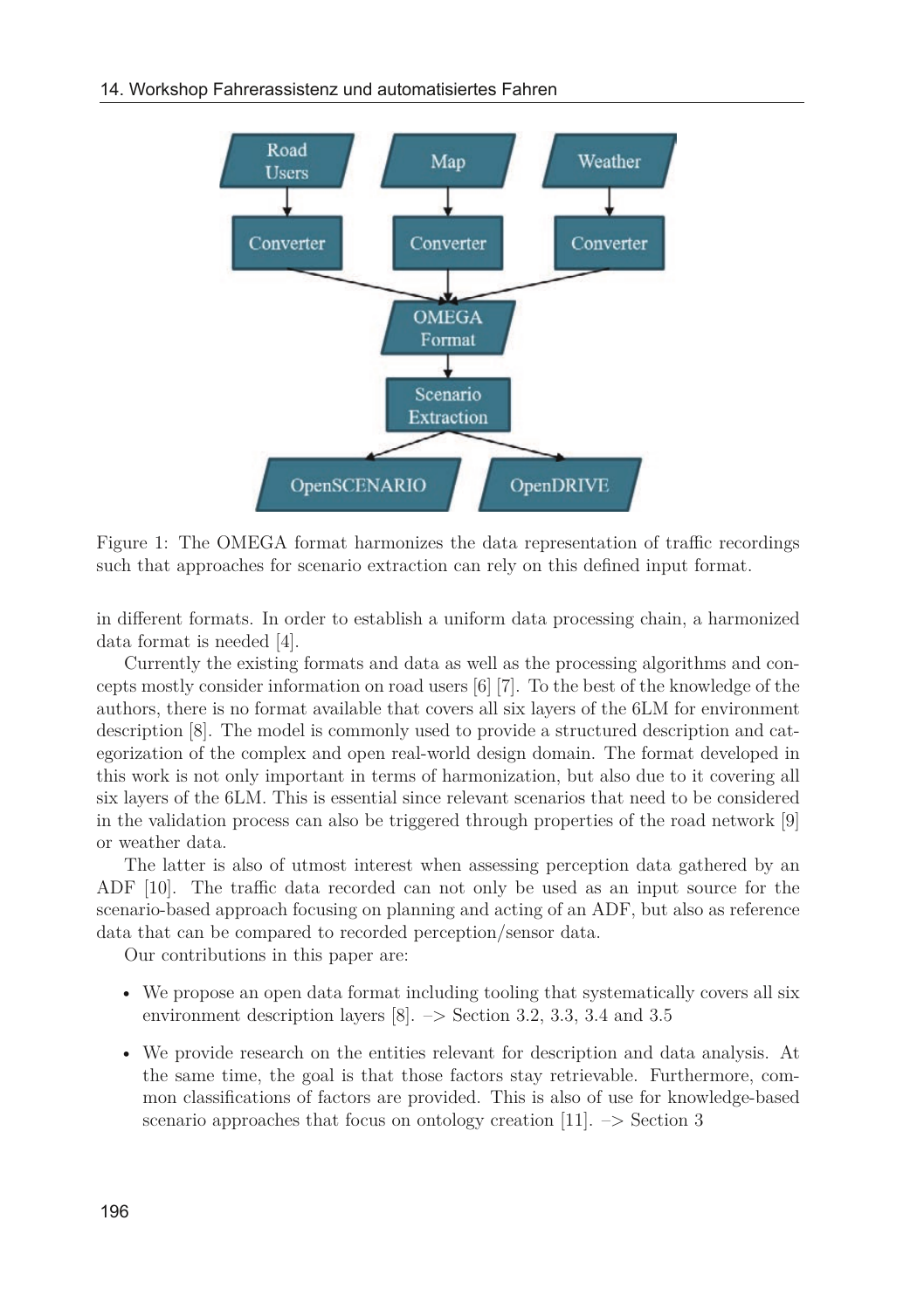- The format stays compatible with existing formats that only cover certain aspects of the 6LM. There are converters from other formats into our holistic format available.  $\Rightarrow$  Section 4
- The format provides a clever inclusion of temporary aspects in the map description. Therefore, it can be easily reused for recordings at the same locations even if temporary aspects are present.  $\Rightarrow$  Section 3.2
- Our format provides a description through polylines that stays understandable, interpretable and is flexible. For instance, repeating objects can be easily described without having to provide information on each individual object.  $\rightarrow$  Section 3.1 and 3.2
- We introduce one consistent time stamp for easy comparison. This is especially handy when using the proposed format in combination with perception recordings.  $\Rightarrow$  Section 3.1 and 6

## **2 Related Work & Methods**

In general, there is a wide variety of different data containers and encodings available. They were developed for different use cases such as pure data exchange or semantic recording and feature different compression rates. Some formats, also used in the automotive context, are .csv, .mat, .json, .xml, .hdf5 or rosbags. In [12], a more detailed analysis of different file formats can be found.

Various existing formats addressing individual layers of the 6LM were analyzed during the development of the OMEGA format. In the automotive context, divers partly standardized formats exist that use the different data containers. Coming from the area of simulation, the formats OpenDRIVE [13] and OpenSCENARIO [14] are used that are both based on an xml schema. Furthermore, Lanelet2 [15] is a map format often used in the scientific context for trajectory planning of an ADF. All the different formats require different libraries and tools to view them. Some of which are not free even though the formats are generally open source. Other research projects like PEGASUS [3] and L3Pilot [12] have developed their own formats to save traffic recordings in the .mat or .hdf5 schema. However, those formats were developed with the use case highway in mind and mostly focus on road user information. The aim of the format described in this work is to cover all layers of the 6LM.

To meet this requirement also existing taxonomies and ontology schemas for ADF were studied. Those feature schemas to describe the real-world conceptually rather than through data. For this work specifically a taxonomy by NHTSA [16] and a world model ontology were analyzed [17], [18].

The developed OMEGA format is designed to be applicable for different modes of data recording. Traffic recordings can for instance be acquired by a sensor equipped vehicle or infrastructure or through drones. The OMEGA format can be used for the different data sources or a fusion of such [19]. This facilitates the processing of the different data sources to extract scenarios and implement a validation process for ADFs.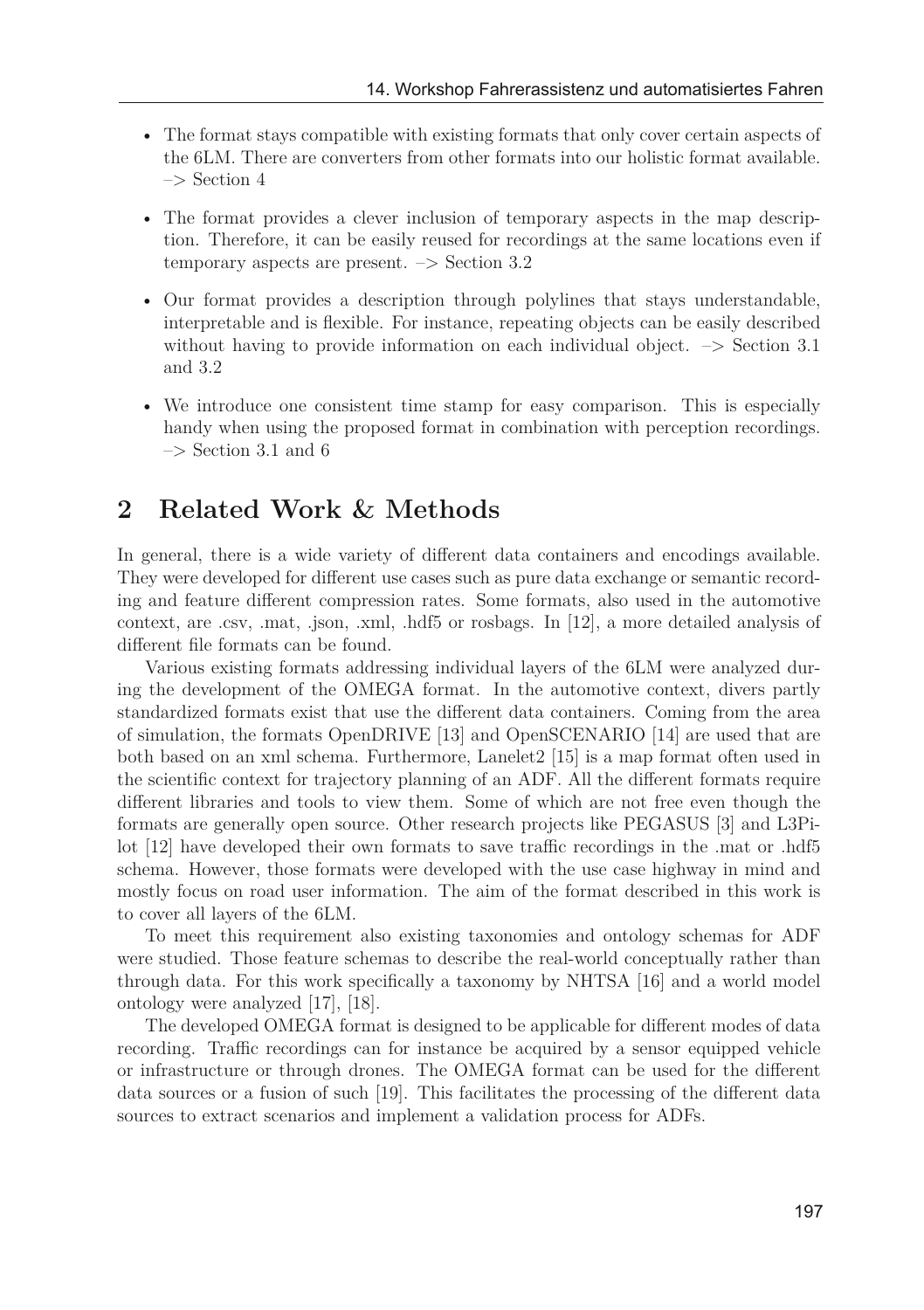## **3 The OMEGA Format**

The OMEGA data format uses the hdf5 format [20] to store the data. The hdf5 data model utilizes *groups* and *datasets* to store data objects. Furthermore, attributes are used to describe certain objects to which they are attached. They contain metadata of those objects. The documentation available at [21] provides further information how the individual signals are stored. In general, the hdf5 file format was chosen as it proved to be useful in other public research projects [12]. The main advantage of the format is its portability across different platforms. The format can be used in different programming languages such as Python or C++ and is also supported by newer versions of MATLAB. Investigations regarding the memory consumption and achievable compression can be found in [12].

Section 2 has introduced different formats currently used in the area of validation and verification for ADFs. Those formats usually depict only certain aspects of the 6LM [8]. For instance, formats like OpenDRIVE or Lanelet2 concentrate on the description of the road network (Layers 1 to 3) while OpenSCENARIO depicts dynamic information (Layers 4 to 6). The format introduced at hand aims at addressing all layers of the 6LM in one format with one consistent time stamp (see Section 3.1). Furthermore, data campaigns in larger research projects with different entities tend to produce several different recording formats. For the analysis, however, it is very useful to establish one format. Obviously, when deriving the format, it should be considered which signals and information are needed for the applications planed so that all of those can be retrieved by all entities recording data. However, when designing the format at hand, it was also considered which signals are retrievable in some way in the first place, since some information might be nice to have, but impossible to gather without large efforts.

The following sections will give an overview on the different signals used in the format. For extensive details and technical information the reader is referred to the Github repository [21] and its corresponding documentation.

#### **3.1 Basics**

At the top level, the format contains some descriptive meta information in form of hdf5 attributes. Those information lets the user know which format version the file is in and which partner recorded the data at which time of the day (e.g. needed to enrich weather information). Furthermore, a unique recording number is set. This is helpful to link the data to other information such as perception data also captured during the recording (see Sec. 6 for more details) or reference videos. In contrast to formats used in PEGASUS or L3Pilot, which are designed for highway applications, the format at hand uses an absolute coordinate system. This has the clear advantage that no predefined ego vehicle is existent. It can be imagined as a birds eye perspective, such as received by using drones [6]. The absolute coordinate system is located at a certain point given in lateral and longitudinal coordinates. The information on this point is also provided in the top-level attributes. All positional information is given relatively in respect to that point. This is legit as the format is designed mainly for urban applications, such as recordings at an intersection, and not for hundreds of kilometers along a highway. Furthermore, for later analysis purposes, it is important to know if the recording features natural behavior of all traffic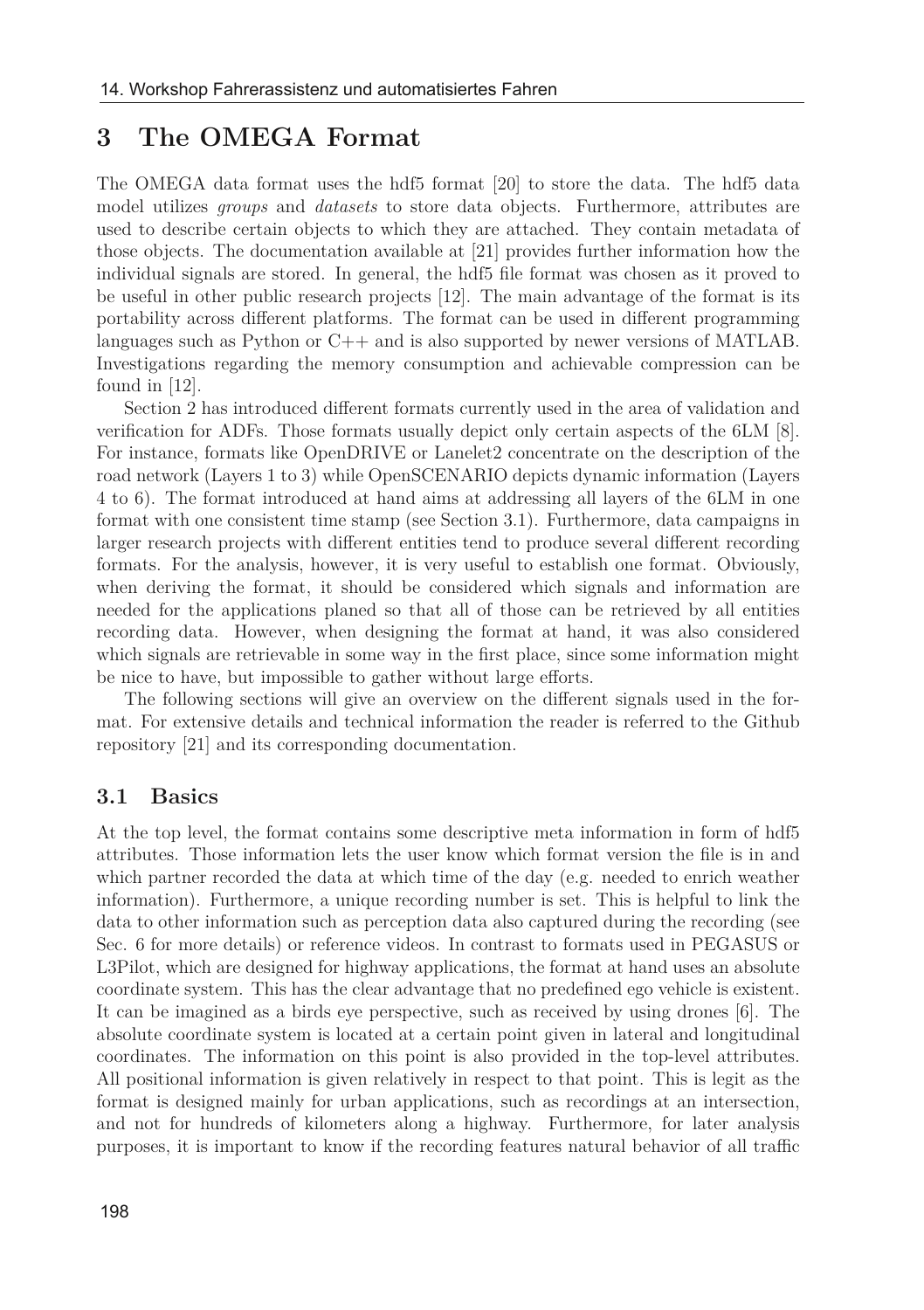

Figure 2: Different layers of the 6LM also covered in the format of this work.

participants (i.e. is not staged) and natural exposure (i.e. no preselection has been made on the basis of various criteria before providing the data). This information is also stored in the attributes.

One special characteristic of the format is the synchronized time stamp for all recorded time-dependent data. All data that is to be recorded in the format and consists of a time series, such as trajectory data of an object or weather data, uses the same time stamp vector that is contained in the format only once. I.e., the xth entry in the object information, such as longitudinal position, corresponds to the xth entry in the time stamp vector. This enables synchrony of the data already by design.

In general, the format uses so called polylines, i.e. a set of different points with x, y and z coordinates, to describe the road outline, trajectories, etc. This is in contrast to the design chosen in OpenDRIVE which uses euler spirals, etc., but is better suited for the use case. Polylines can easily be extracted from real world data, which is the primary use case of this format and for which already fitted spirals, and polynomials are not given. Above all, it stays easily readable and also complex shapes, e.g., for different buildings, can be described by a polygon course.

In the following, the information is structured by the different layers of the 6LM. Since map data, information on dynamic objects and weather data usually comes from different sources, separate fields are provided to note down the version of the corresponding converters used. This allows for traceability if changes are made to a certain converter used by a certain data provider.

#### **3.2 Map Data (Layers 1,2,3 of the 6LM)**

The map data includes information that is static for the duration of the recording. This comprises the road network and traffic regulating objects as well as roadside structures (Layer 1 and 2 of the 6LM). Furthermore, the elements described here can experience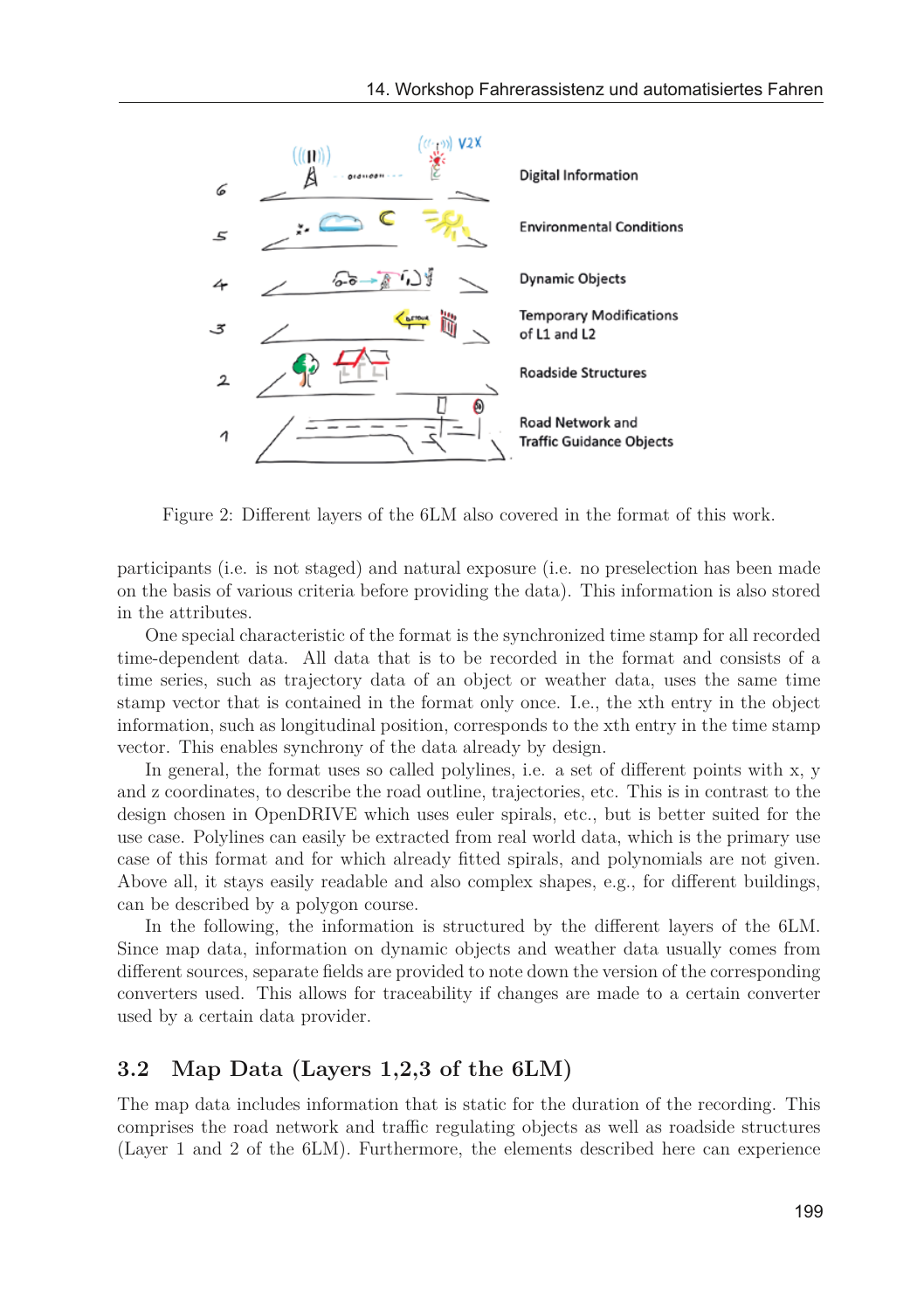temporary changes (Layer 3 of the 6LM), such as during road work. In such cases, existing information can be flexibly modified and new elements can be added noting that they are temporary. This is advantageous if generating several recordings at the same intersection with road work being present for some of those recordings. The existing road description can stay unaltered with the temporary modifications being stacked on top. All information on Layer 1 to 3 entities of the 6LM is included in the *road* group of the format.

Wherever possible, the format sticks to existing norms of road construction [22] to simplify the description. Furthermore, it uses official type catalogs, such as the traffic sign catalog of the Bundesanstalt für Straßenwesen (BASt) [23]. Nevertheless, for some signals, such as condition of the road surface or marking, human judgment needs to be applied.

For some repetitive and extended structures, the format decreases the complexity of their description by providing specific boundary types. For instance, guard rails or reflector posts do not need to be modeled separately, but the boundary type of a lane can be set to the specific type. If the type is present, it is assumed that the corresponding element is extended along the lane without describing each entity individually. Furthermore, to decrease the complexity even further, the format separates the description of the geometrical border of a lane and its actual boundary type. This allows for the use of several boundaries. Therefore, a lane can feature a solid lane marking and a guard rail without having to describe these via separate lanes.

The map data of the format is compatible to OpenDRIVE and Lanelet2, but is more closely orientated towards Lanelet2. For instance, the lanes of a road are described via polylines that depict their borders rather than using one center line, center line offsets and lane widths such as in OpenDRIVE. Each road in the format at hand features borders, signs, lateral markings (e.g. stop line), road objects (e.g. a traffic island), structural objects (e.g. a building) and lanes. The lanes themselves then contain information on their boundary, flat markings (pictograms such as a bicycle sign) and their surface. Since the variety of structural objects that can be encountered in an urban setting can be enormous, the format currently sticks to the most common urban objects and to objects that are expected to impose challenges on the ADF (see also Sec. 6). However, it is generally possible to extend the format and describe all structures using polygon courses.

#### **3.3 Dynamic Objects (Layer 4 of the 6LM)**

The hdf5 groups *roadUser* and *miscObject* contain information on the dynamic objects (Layer 4 of the 6LM) that are generally able to move (even though they do not necessarily have to). It needs to be stressed that the format does not only concentrate on road users, but also on miscellaneous objects, such as animals, play equipment, etc.

In general, each road user or misc object features a type and a subtype, trajectory data containing position, velocity, etc. for the different time stamps and information on its bounding box. In case the data is recorded by one of the road users, e.g., in case of a measurement vehicle recording reference and/or sensor data, this can also be set as a flag for the corresponding object. The flag will be very important for later analysis, especially if sensor data was recorded along with the traffic recording (see also Sec. 6).

The number of different road user types can be very massive. For the individual road user types, the format sticks closely to the ones chosen in the nuscenes dataset [24]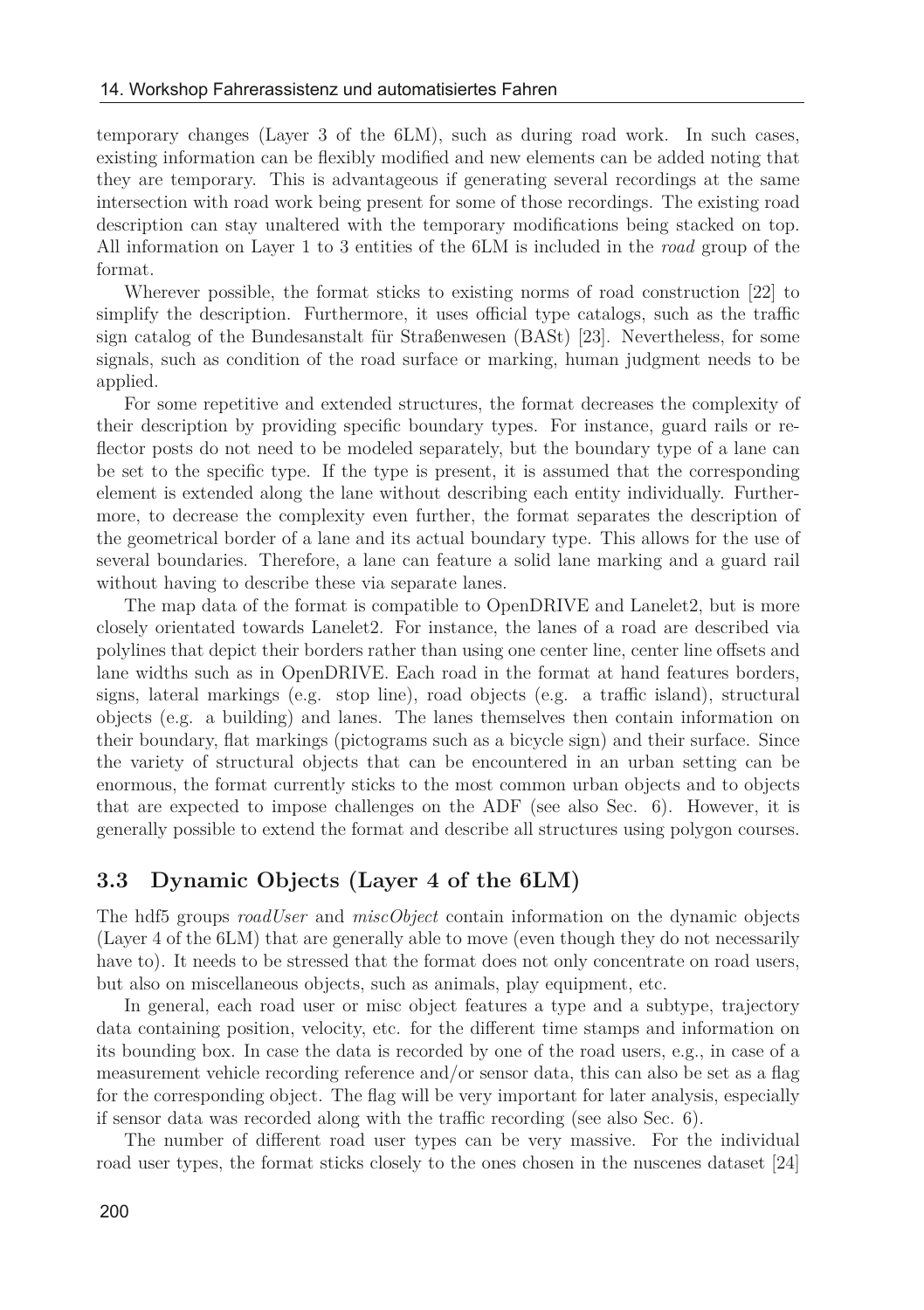including a few simplifications and adaptations. The classifications are chosen in such a way that they are reasonable and support later data evaluation. Again, for details the reader is referred to the Github repository [21] and its documentation, however, some important aspects are pointed out here. In general, all objects that are coupled, but move individually, such as trailers and pulling entities, are described individually in order for the bounding boxes to be correct in case of turning maneuvers, etc. Furthermore, subtypes that can be provided for the different types of road users are of interest. In general, each road user type can be assigned the subtype *emergency* or *construction*. Choosing this procedure, a car as well as a pedestrian can be marked as a first responder (e.g. police car and police officer) without having to introduce this individually for all types. Moreover, ridable objects such as bicycles, motorcycles and all kinds of personal mobility devices can be equipped with a subtype noting if the object has a rider or not. This can be helpful in the subsequent analysis to differentiate between parked ridable objects and such in use.

### **3.4 Environmental Data (Layer 5 of the 6LM)**

All environmental data, weather data and weather related road conditions, are contained in the hdf5 group *weather* of the format. Such data can generally either be measured at time of recording or can be enriched at a later point in time. Each weather signal contained in the format includes a *source* information. In case of later enrichment, the Climate Data Center of the Deutscher Wetterdienst (DWD) [25] can be useful. It provides various weather information in different update intervals reaching from once per minute (precipitation) to once per hour. The format uses the same consistent time stamp described above and covers precipitation information, visibility, cloudiness, solar information, temperature, wind, air pressure and humidity as well as weather related road conditions. For the latter research results of countries/regions with more extreme weather were used [26]. Besides noting down the actual amount of a weather entity, such as precipitation amount or wind speed, also a classification is made. The classifications are based on existing scales [27] and weather warning stages [28].

#### **3.5 Status of Traffic Guidance Objects (Layer 6 of the 6LM)**

Layer 6 of the 6LM focuses on communication and cooperation aspects on the basis of digital data. It is expected to increase in importance with more propagated implementation of Vehicle-to-Vehicle (V2V) and Vehicle-to-Everything (V2X) concepts [29]. Layer 6 information for the format at hand comprises the status of traffic lights and switchable traffic signs. Note that the position and type of a traffic light / switchable sign is part of the map data (Layer 1). Only the time variable status of such signs is depicted here. Furthermore, the format covers the status of flashing lights or barriers, etc., if desired. Again, the holistic time stamp vector is used.

## **4 Using the format**

The published library on Github [21] does not only provide the format and documentation on the choice of signals themselves, but also the complete data structure in Python and C++. This allows to easily read and write the corresponding hdf5 files. Furthermore,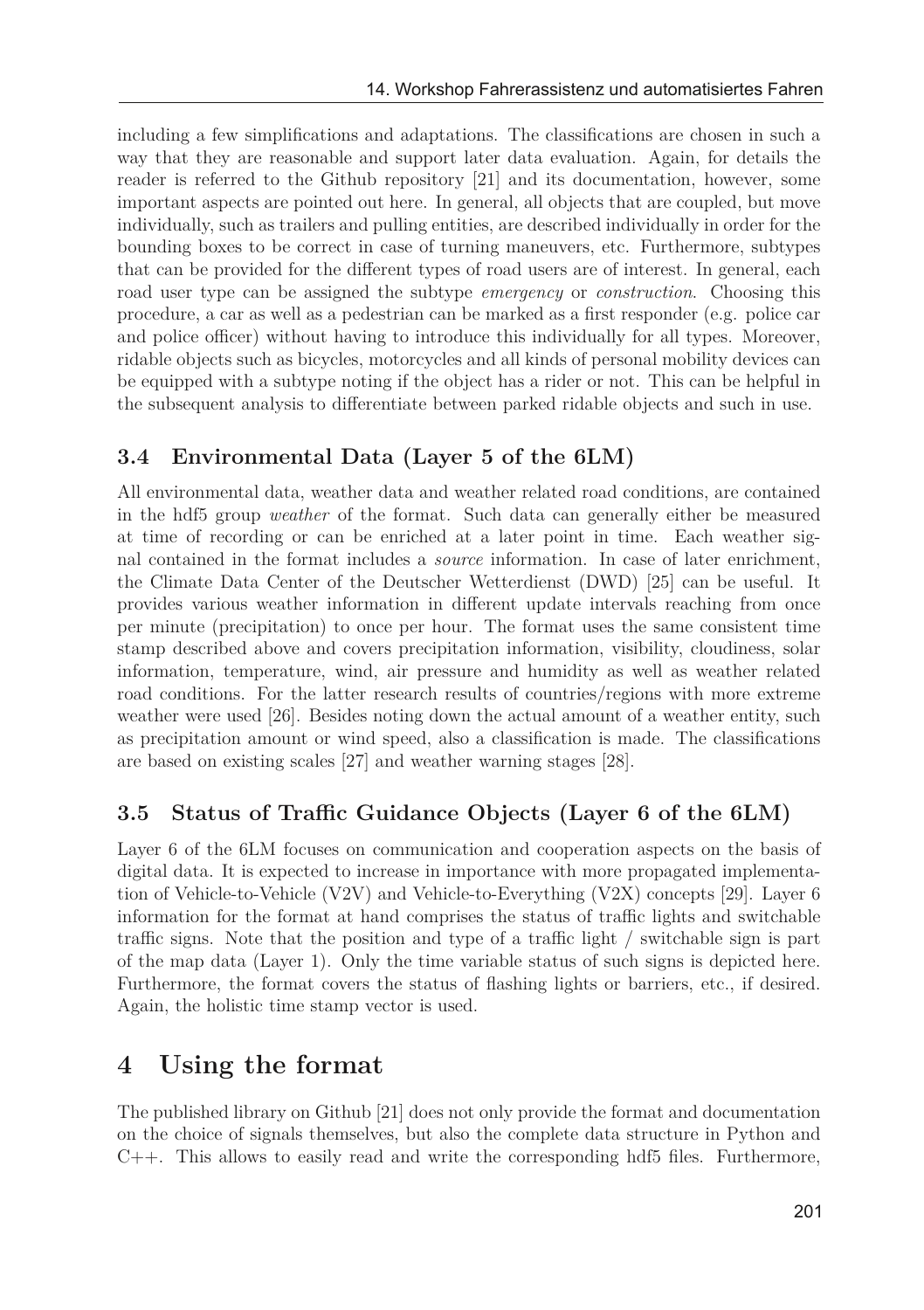enums are provided for the different types allowing for an easy mapping. Along with those functionalities comes a tool to visualize the data in the OMEGA format. For an easier analysis and visualization of large recordings, recordings can be separated into individual snippets featuring the different road users as ego vehicle. The visualizer reveals information on all different layers of the 6LM contained in the OMEGA format. I.e., it can also be used to visualize a specific road network and its regulatory elements. Moreover, the data in the OMEGA format can be verified and sanity checks are provided

The library is published under MIT license that is available in the repository. Adaptations to the format can be made and we encourage users to provide adaptations that could be useful for others via merge requests.

Furthermore, various converters exist to convert existing data into the OMEGA format and use its functionalities. This is the case for OpenDRIVE, Lanelet2 and data from the inD dataset [6]. Additionally, the data can be enriched with weather data from the Climate Data Center of the Deutsche Wetterdienst [25]. Moreover, data from different input sources can be merged together into one OMEGA file.

## **5 Discussion**

As stated above, the format covers all layers of the 6LM for environment description and is, therefore, of great value for the tool chain of scenario-based testing. The level of detail is chosen in such a way that the information should stay retrievable either at time of measurement or through data enrichment. However, depending on the recording method chosen, some signals might not be retrievable even though they would be useful for the analysis. Moreover, it needs to be kept in mind that the format and its choice of coordinate system is designed for the use in urban surroundings, e.g., at intersections. It would be usable, but is not designed for locally extended drives, such as, for instance, on a highway. Furthermore, the enrichment of the map data with traffic signs and markings, etc. as well as the status of the traffic lights often requires manual labor or even an additional observer at time of recording. Due to the format being developed in a German research project, it is currently designed for German roads. While it is extendable to other countries, this would require some major updates in terms of classification of the different signals.

We are aware that, through the choice of polylines, depending on the step size, e.g., map data is not as exact as it can be when using the OpenDRIVE format. However, focusing on real world data, extracting polylines has the benefit that they are always available and the format is purposely designed in such a way to simplify the description. A simplification is for instance also achieved when describing reoccurring objects like reflector posts or lanes that feature two boundaries (e.g. gurad rail and solid line). The format and the signals that are depicted in it are under continuous development and are, therefore, still undergoing changes to improve the format. The user should be aware of this when using the format. Updates will be provided with change logs and compatibility should be given.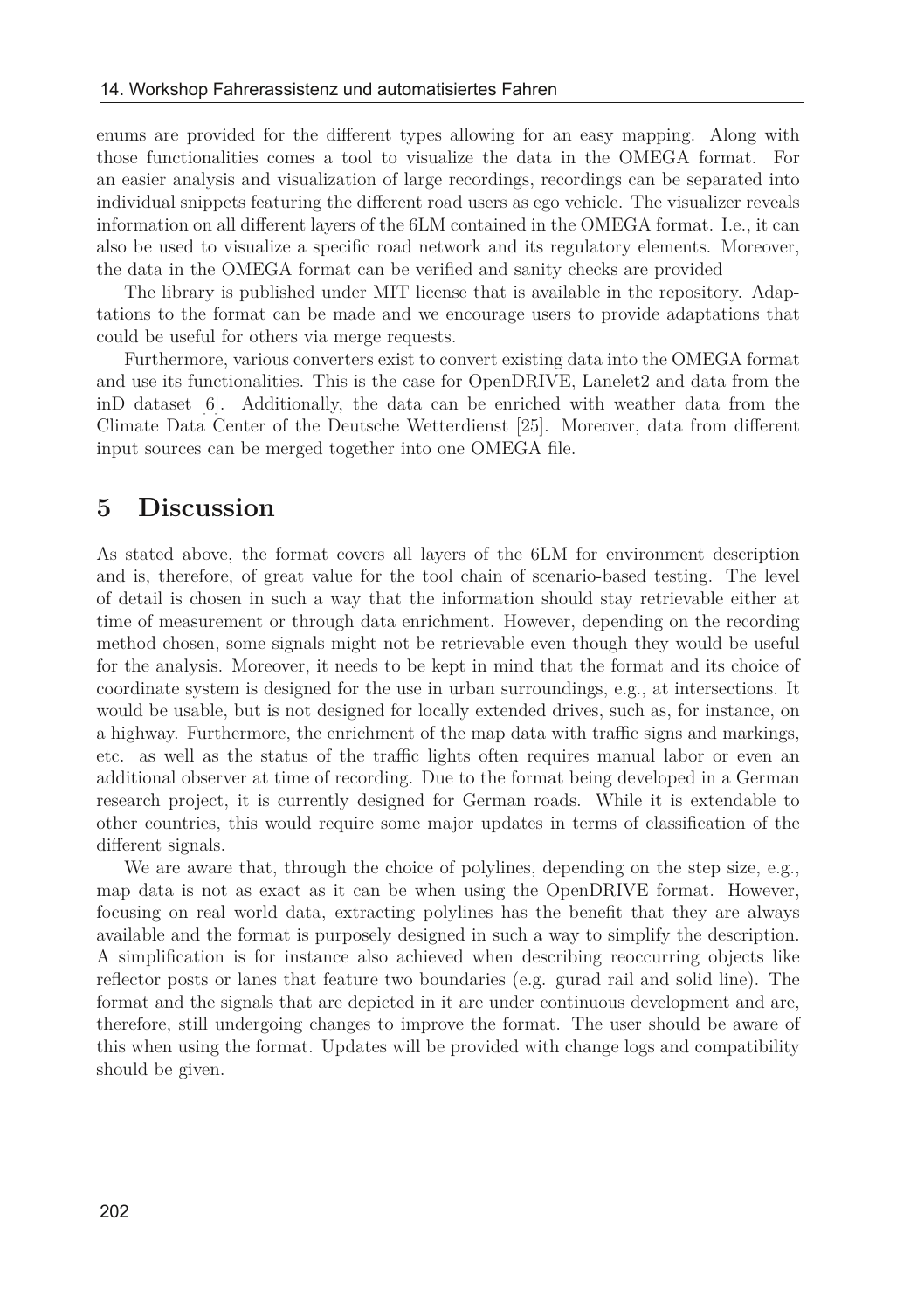## **6 Conclusion & Future Work**

The format is currently used in a processing chain for validation of ADFs that is under development. The processing chain implements the data-driven scenario approach and gathers traffic recordings from multiple input sources in the harmonized OMEGA format in a database. The metrics applied in the database provide a scenario extraction that detects different scenario types [7]. The concept aims at deriving logical scenarios that can subsequently be transformed into test cases. Those can, e.g, be provided in OpenX formats for the later use in simulation. The input provided by the OMEGA format is also utilized to detect scenario semantics via so called General Descriptive Entity Attributes (GDEAs). This, e.g., includes the detection of parsing events or occlusions.

Furthermore, for the analysis of perception / sensor data a coordinated approach is chosen. Currently a format is under development to cover perception data from different sensor modalities. Through the concerted approach, the recordings in the OMEGA format can be used as reference data and can be compared to the synchronized perception data. This extents the chosen approach for scenario-based safety assurance to perception information, which is a challenging future topic of concern.

## **7 Acknowledgement**

The research leading to these results is funded by the Federal Ministry for Economic Affairs and Energy within the project "VVM - Verification and Validation Methods for Automated Vehicles Level 4 and 5". The authors would like to thank the consortium for the successful cooperation.

We would like to thank our project partners from the project VVM - a project of the PEGASUS family - for the fruitful discussions about this data format. We also thank Simon Schäfer, Nico Neumann, Joschka Theissen, Stefan Hausmann, Ernesto Walter and Jonas Füllmar for their help with the implementation of the data converters and with mapping the example sites.

## **References**

- [1] W. Wachenfeld and H. Winner, "The release of autonomous vehicles", in *Autonomous Driving: Technical, Legal and Social Aspects*, M. Maurer, J. C. Gerdes, B. Lenz, and H. Winner, Eds. Berlin, Heidelberg: Springer Berlin Heidelberg, 2016, ch. The Challenge of Releasing Fully-Automated Vehicles for Production (the "Approval-Trap"), pp. 425–449.
- [2] D. Nalic, M. Baeumler, T. Mihaly, M. Lehmann, A. Eichberger, and S. Bernsteiner, "Scenario based testing of automated driving systems: A literature survey", *FISITA World Congress*, 2020.
- [3] Pegasus, *PEGASUS Method An Overview*, 2019. [Online]. Available: https://www. pegasusprojekt.de/files/tmpl/Pegasus-Abschlussveranstaltung/PEGASUS-Gesamtmethode.pdf (visited on Apr. 20, 2020).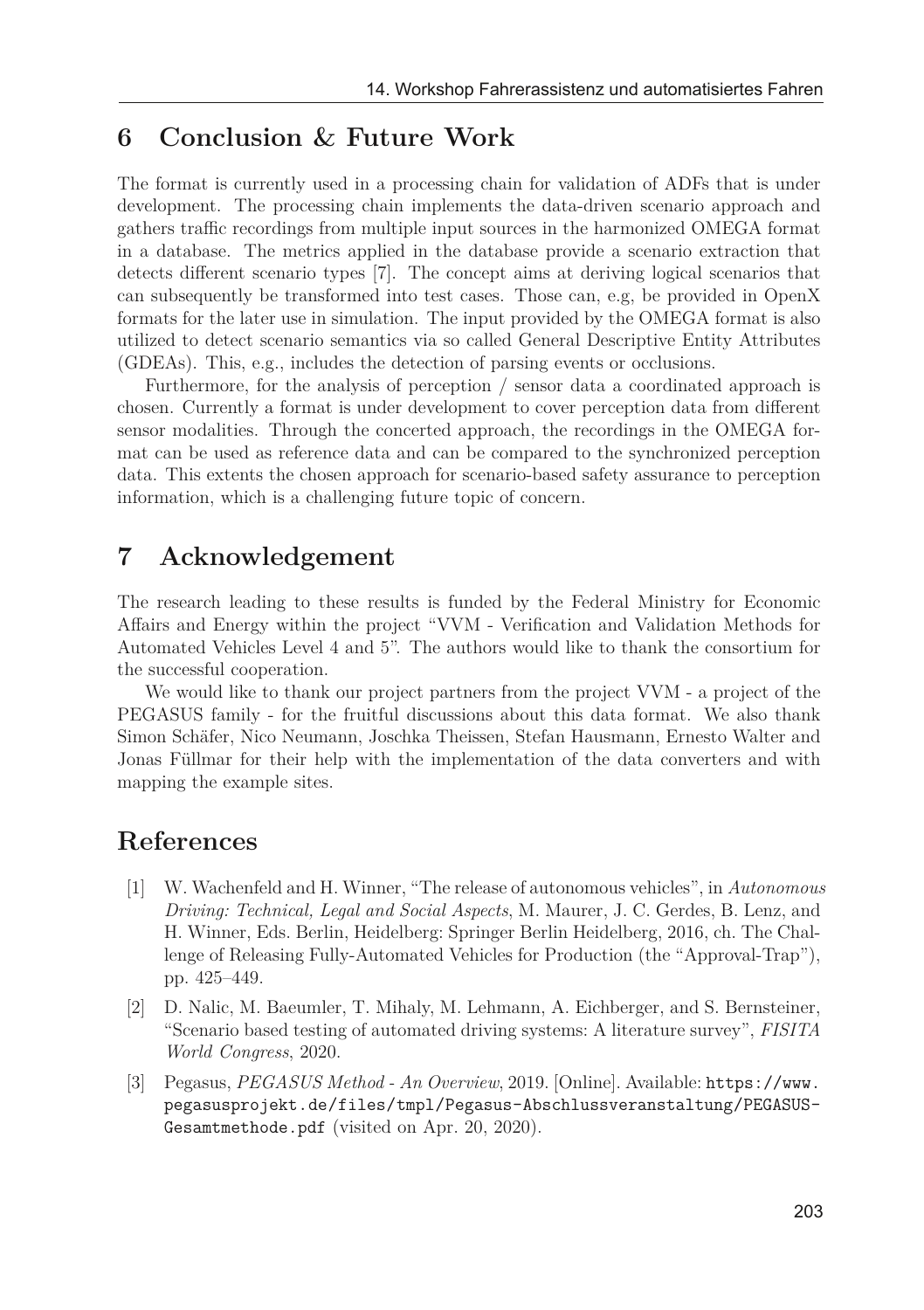- [4] A. Puetz, A. Zlocki, J. Bock, and L. Eckstein, "System validation of higly automated vehicles with a database of relevant traffic sceanrios", in *12th ITS European Congress*, 2017.
- [5] G. Bagschik, T. Menzel, A. Reschka, and M. Maurer, "Szenarien fuer Entwicklung, Absicherung und Test von automatisierten Fahrzeugen", in *Workshop Fahrerassitenzsysteme*, Uni-DAS e.V., Ed., 2017, pp. 125–135.
- [6] J. Bock, R. Krajewski, T. Moers, S. Runde, L. Vater, and L. Eckstein, "The ind dataset: A drone dataset of naturalistic road user trajectories at german intersections", in *2020 IEEE Intelligent Vehicles Symposium (IV)*, 2020, pp. 1929–1934.
- [7] H. Weber, J. Bock, J. Klimke, *et al.*, "A framework for definition of logical scenarios for safety assurance of automated driving", *Traffic injury prevention*, vol. 20, no. sup1, pp. 65–70, 2019.
- [8] M. Scholtes, L. Westhofen, L. R. Turner, *et al.*, "6-layer model for a structured description and categorization of urban traffic and environment", *IEEE Access*, no. 9, pp. 59 131–59 147, 2021.
- [9] J. Hiller, F. Müller, and L. Eckstein, "Aggregation of road characteristics from online maps and evaluation of datasets", in *2021 IEEE Intelligent Vehicle Symposium (IV)*, 2021.
- [10] T. Goelles, B. Schlager, and S. Muckenhuber, "Fault detection, isolation, identification and recovery (fdiir) methods for automotive perception sensors including a detailed literature survey for lidar", *Sensors (Basel, Switzerland)*, vol. 20, no. 13, 2020.
- [11] G. Bagschik, T. Menzel, and M. Maurer, "Ontology based scene creation for the development of automated vehicles", in *2018 IEEE Intelligent Vehicles Symposium (IV)*, 2018.
- [12] J. Hiller, E. Svanberg, S. Koskinen, F. Bellotti, and N. Osman, "The l3pilot common data format - enabling efficient automated driving data analysis", Jun. 2019.
- [13] Association for Standardization of Automation and Measuring Systems, *Opendrive*, 2021. [Online]. Available: https://www.asam.net/standards/detail/opendrive/ (visited on Apr. 21, 2021).
- [14] Association for Standardization of Automation and Measuring Systems, *Openscenario*, 2021. [Online]. Available: https : / / www . asam . net / standards / detail / openscenario/ (visited on Apr. 21, 2021).
- [15] F. Poggenhans, J.-H. Pauls, J. Janosovits, *et al.*, "Lanelet2: A high-definition map framework for the future of automated driving", *21st Int. Conf. on Intelligent Transportation Systems (ITSC)*, pp. 1672–1679, 2018.
- [16] National Highway Traffic Safety Administration and U.S. Department of Transportation, *A framework for automated driving system testable cases and scenarios: Dot hs 812 623*, 2018.
- [17] K. Czarnecki, "Operational world model ontology part 1 road structure", 2018.
- [18] K. Czarnecki, "Operational world model ontology part 2 road users and environmental conditions", 2018.